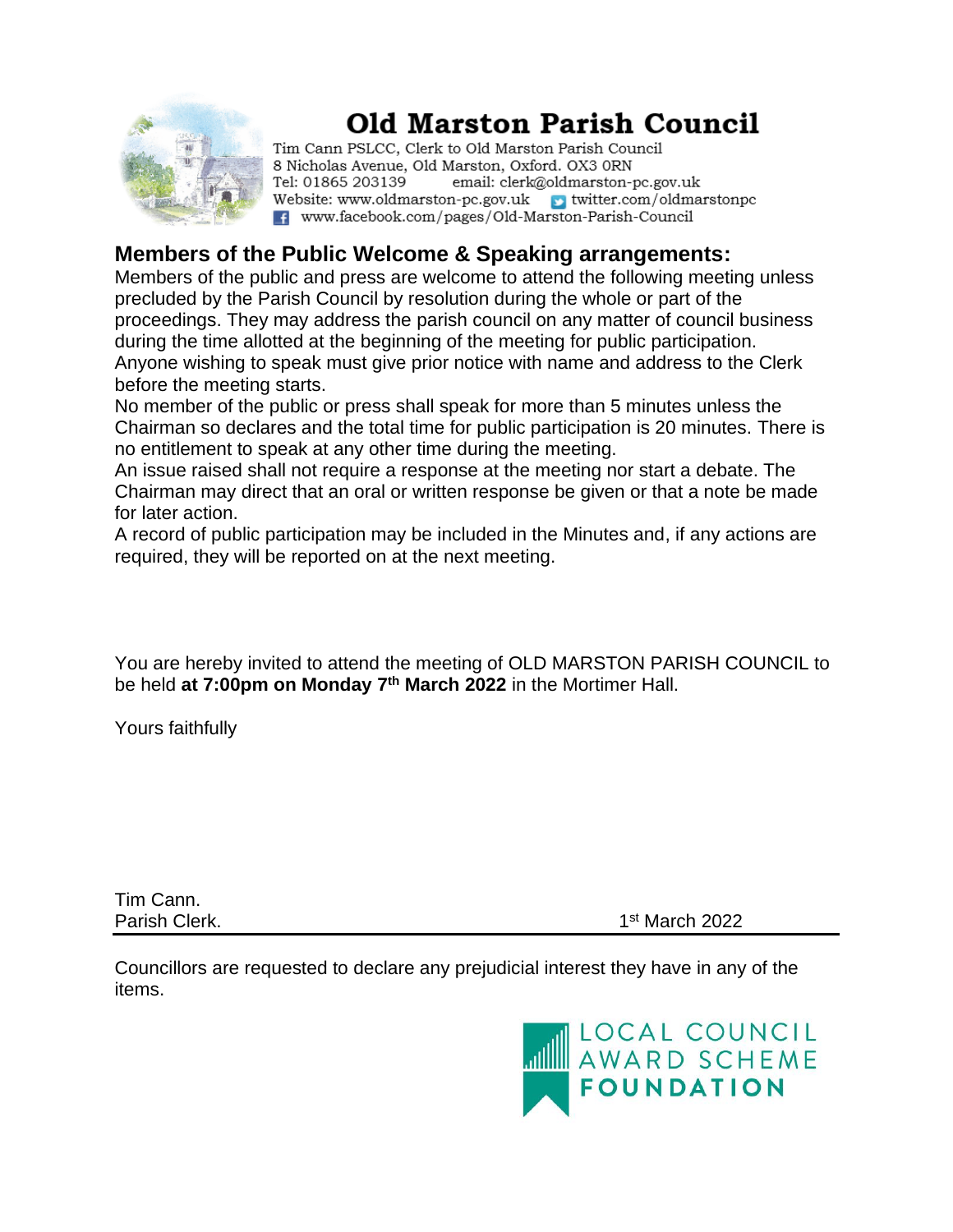**Requests from members of the public to speak:** Please note members of the public are required to inform the Clerk prior to speaking and no member of the public or press shall speak for more than 5 minutes unless the Chairman so declares and the total time for public participation is 20 minutes.

## AGENDA

- **1. Request if anyone is intending to record the proceedings of the meeting, if so, has any member of the public any objections in being included.**
- **2. Apologies for absence and approval by Council**
- **3. Web Site, Facebook, and other social media.**
- **4. Public, County & City Councillors & Thames Valley Police participation (if any requests received)**
	- **a.** Thames Valley Police
	- **b.** County & City Councillors Report(s)
	- **c.** Public:
- 5. Approval of the Minutes of the meeting held on the **7<sup>th</sup> [February](file:///E:/2022/March/MINUTES%20February%202022.docx) 2022**
- **6. Matters arising omitting those for which an agenda heading follows**:-
- **7. Operational Checks:**
	- Weekly operational checks on the defibrillator have been carried out.
	- Weekly operational checks on the play equipment have been carried out.
- 8. Queens Platinum Jubilee: The Queen's Platinum Jubilee celebration on the 2<sup>nd</sup> June 2022.
	- **Bunting & Flag(s):** Purchased.
	- **The Red Lion & Victoria Arms have both offered to work with the council.**
- **9. Planning**:

**Applications considered between meetings**: NONE.

#### **Decisions**:

21/002637/FUL – 1 Lewell Avenue – **REFUSED** 21/03153/FUL – 42 Arlington Drive – **APPROVED** 21/03120/FUL – 86 Arlington Drive – **WITHDRAWN**. **Awaiting Decisions**: 20/02457/DEL – Willow Barn, Oxford Road 20/03034/FUL – Hill View Farm 21/01217/FUL – Land West of Mill Lane. 21/02580/FUL – St Nicholas Caravan Park/Marston Paddock 21/02887/FUL – 52 Mill Lane 21/03294/FUL – 56 Marsh Lane 21/03100/FUL – Land to rear of 1 Cromwell Close 21/03401/FUL – 47 Cherwell Drive

#### **Applications to be decided**:

- 22/00187/FUL  $-$  [140 Oxford Road](file:///E:/2022/March/140%20Oxford%20Road%2022.docx) Formation of dropped kerb
- 21/03446/VAR Street Record from [Raymund Road to Garages Rear of](file:///E:/2022/March/Street%20Record%20from%20Raymund%20Road%20to%20Garages%20Rear%20of%2018.docx)  [18-34 Mortimer Dive](file:///E:/2022/March/Street%20Record%20from%20Raymund%20Road%20to%20Garages%20Rear%20of%2018.docx) – Variation of condition 2 (Develop in accordance with approval plans) of planning permission 18/00546/CT3 to allow alterations to ridge height and casement locations.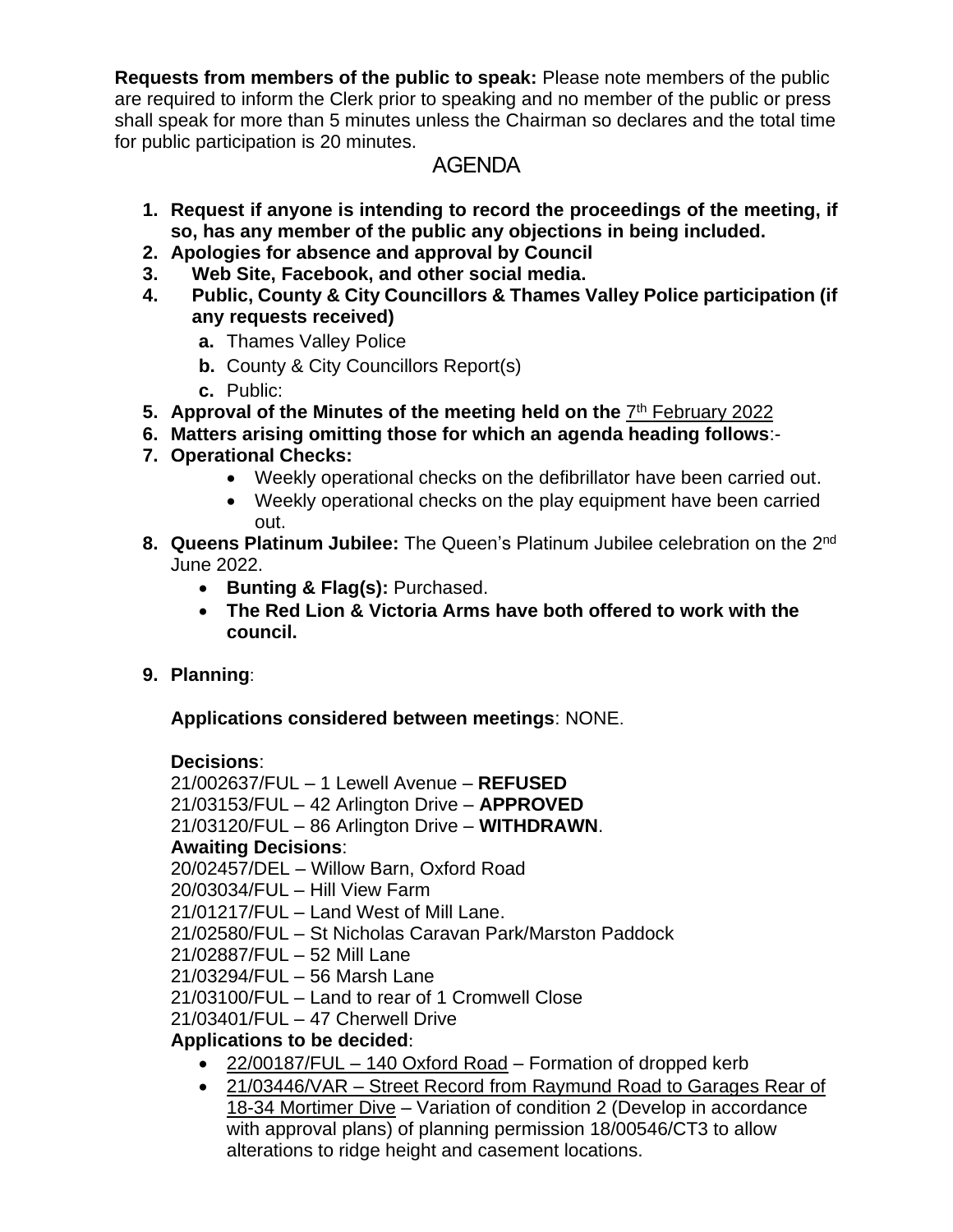|                                                                                                | $22/00434/FUL - 4$ Southcroft – Demolition of the existing garage and       |
|------------------------------------------------------------------------------------------------|-----------------------------------------------------------------------------|
|                                                                                                | annexe. Erection of a single storey front extension and a two-storey front  |
|                                                                                                | extension, erection of a two-storey side extension and a single storey rear |
|                                                                                                | extension. Alterations to windows and doors to front and rear elevation.    |
| Alteration to driveway.                                                                        |                                                                             |
|                                                                                                | 22/03466/FUL - 6 Cromwell Crescent - Erection of a front porch and a        |
| single storey rear extension. Erection of a first-floor roof extension,                        |                                                                             |
|                                                                                                | formation of 2 dormers to west elevation roof space, and 1 dormer to east   |
|                                                                                                | elevation roof space. Insertion of 1 rooflight to north elevation and 5     |
|                                                                                                | rooflights to south elevation in association with loft conversion. (Amended |
| description) (Amended plans).<br>Update on former Jack Russell site: Work ongoing<br>$\bullet$ |                                                                             |
| Update on Land West of Mill Lane - No further information received.<br>$\bullet$               |                                                                             |
| Update on Marston Paddock - No further information received.<br>$\bullet$                      |                                                                             |
| Update on Back Lane - No further information received.                                         |                                                                             |
| 10. Finance:                                                                                   |                                                                             |
| Bank balance as at 26/02/2022 -                                                                |                                                                             |
| Unity Trust Bank Account £39,227.48                                                            |                                                                             |
| Newbury Building Society A/c £86,950.84                                                        | Skipton Building Society A/c £5,036.09                                      |
| Petty Cash £179.79                                                                             | CiL Money £31,755.56                                                        |
| The following accounts to be paid:                                                             | £ (Incl. VAT)                                                               |
| Clerks Pay Including Expenses, Pension, etc. - February 2022                                   |                                                                             |
| <b>BGG (Litter Picking January)</b>                                                            | 72.00                                                                       |
| Staples (Ink)                                                                                  | 64.41                                                                       |
| Microsoft (Annual 365 Fee)                                                                     | 79.99                                                                       |
| Richard James (Internal Auditors Interim Report)                                               | 365.00                                                                      |
| <b>SLCC (Clerk's Training)</b>                                                                 | 54.00                                                                       |
| Acacia Landscaping (Pruning trees in Cemetery)                                                 | 336.00                                                                      |
| OALC (Annual membership)                                                                       | 691.23                                                                      |
| Oxfordshire Garden Contractors (Hedge cutting)                                                 | 1,512.00                                                                    |
| <b>Fully Charged Live (AM Ticket)</b>                                                          | 45.00                                                                       |
| <b>TOTAL</b>                                                                                   | £2,963.44                                                                   |
| <b>Petty Cash Expenditure:</b>                                                                 | (No expenditure)                                                            |
| <b>INCOME:</b>                                                                                 | <b>NO INCOME</b>                                                            |
| a. Approval of payments.                                                                       |                                                                             |

- b. Confirmation that the NATWEST Accounts have been closed and all funds transferred into the Unity Trust Bank Account.
- c. Moorcroft Debt Recovery [Letters](file:///E:/2022/March/Debt%20Collector.pdf) A and [Letter B](file:///E:/2022/March/Debt%20CollectorB.pdf)
- d. [Internal Auditors Interim Report](file:///E:/2022/March/Interim%20Report%202022.pdf)
- **11. Pavilion, Recreation Grounds & Cemetery Committee Meeting held on the 2nd March where the following recommendations were made:**
	- To follow
- **12.Environment Committee Meeting held on the 24th [February](file:///E:/2022/March/ENV%20February%202022.docx) where the following recommendations were made:**
	- Accept the notes of the Climate Change workshop & once agreed post on the website.
	- That replacing of trees is the priority.
	- The Parish Council sets a budget for the tree planting project.